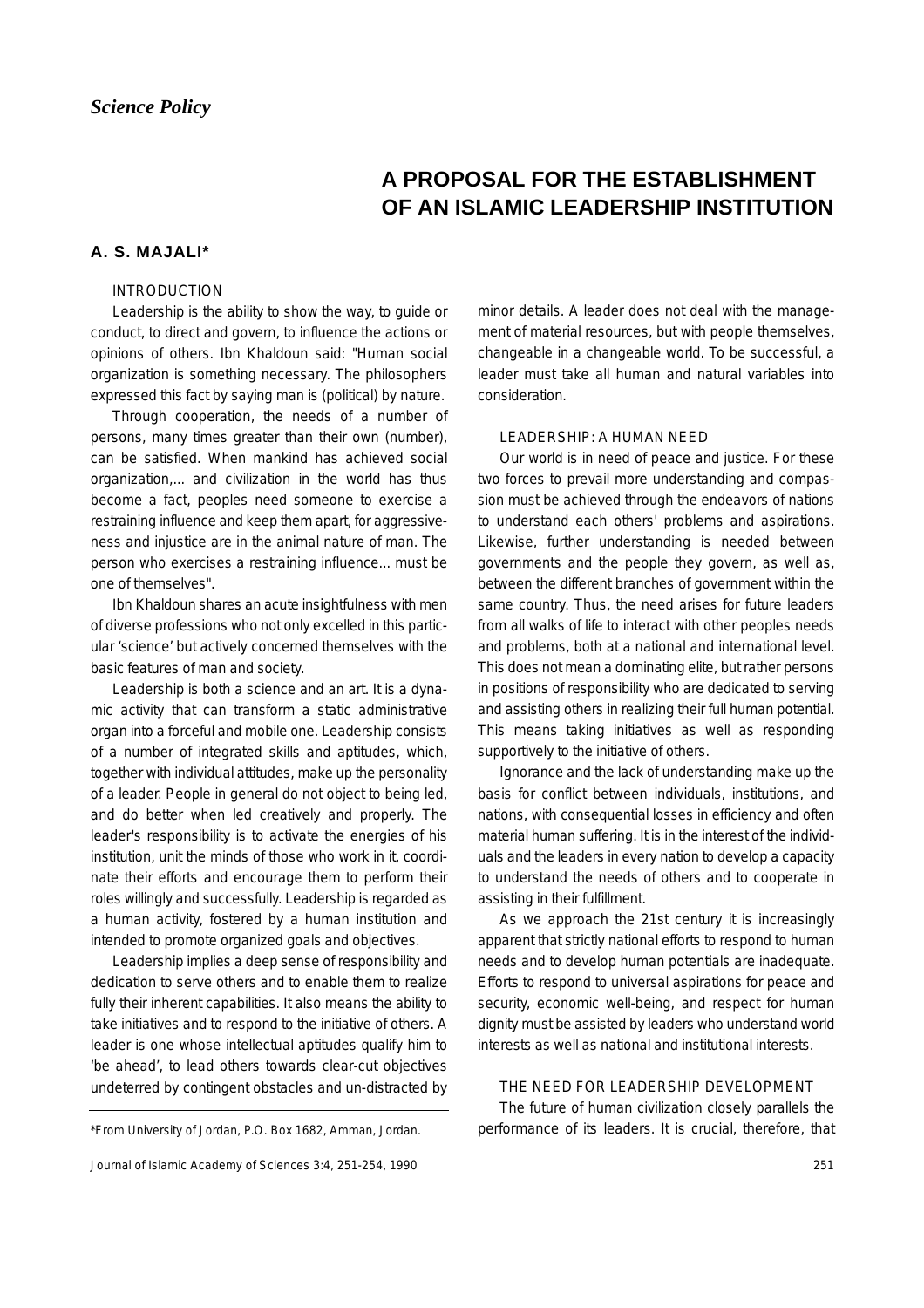leaders be aware of the decisive role they play in determining human destiny. Because of the importance of their role in formulating social objectives and orientations, leaders should be aided in their development. This development can be achieved through a combination of education, training, and experience.

Training is the acquisition of a number of behavioral skills programmed on the assumption that tasks can be precisely defined, and therefore, be subdivided and analyzed so as to discover the ideal way of carrying them out.

Education is the development of the ability to engage in mature intellectual analysis and evaluation and to beyond successive discrete 'facts'. Education is a process of explaining and understanding knowledge. Although it does not aim at providing individuals with specific formulated answers, it develops their mental ability to think logically, to perceive relations and variations, and to understand the phenomenon under consideration. A leader's work is thus, like that of the philosopher and the scholar, a complex activity with so many ramifications that programming is rendered futile.

A great deal of what leaders do can be studied and taught, but very little of it can be programmed for others to imitate. Leaders are constantly dealing with variables which resist tabulation or patterning. There is no 'correct' or 'ideal' method that all leaders should follow. There are, rather, general guidelines to solve everyday tasks and issues. In fact, leadership can not be taught. What can be taught is something about leadership. One can teach what leaders do, but this does not mean that trainees will necessarily acquire the qualities of leadership. Nevertheless, educating future leaders is an important task that should be given prime attention by all policy-makers in our increasingly complex technologically-oriented society.

All systems, whether political, economic, or social, whether democratic, authoritarian, or autocratic are influenced by the kinds of leaders they have. All their policies, laws, and regulations are to some extent influenced by the leader's personality, experiences, ambitions, and principles. Therefore, the development of a leader enhances his ability to effect beneficial efficient and farreaching changes for the betterment of his constituency.

Thus, the importance of early development of potential leaders who are responsive to the needs of their local communities as well as the circumstances of neighboring countries, and who are well-informed about world cultures and current affairs can hardly be over-emphasized. Effective leadership is not simply a product of personal traits and attributes but also of skills, habits, and experiences that can be acquired. It is important to try to influence future leaders by building up their human concepts and relationships through constant exposure to direct experiences prior to their assumption of positions of responsibility. Since the number of young people in the world is on the increase, and since the problems facing the young are also on the increase, it has become abundantly clear that young leaders everywhere are needed to assume the onerous task of leading the new world ahead.

#### CURRENT LEADERSHIP DEVELOPMENT PROGRAMS

In response to the need for leadership, societies historically have established institutions to prepare leaders for political, diplomatic, administrative, military, economic, educational, and other forms of service. Sometimes this has been done on a regional basis. But institutions devoted to preparation of leaders with global outlooks who can cooperate within and across national and other institutional boundaries are virtually non-existent.

In the normal course of career development, leaders usually have little opportunity to gain comprehensive knowledge of the world, its people, and other leaders. Many have scarcely left their own country or region, few have direct knowledge of world conditions. Preoccupied with gaining and later maintaining positions of influence, they normally have little opportunity for comprehensive study, reflection, and sharing of experiences with persons outside their own sector of activity. When top positions are reached, requiring global perspective, sensitivity to human needs, and ability to establish confident working relations with other leaders to solve pressing problems, there is scant opportunity to acquire these experiences. The international education obtained in summit meetings, state visits, and brief appearances at international gatherings falls short of what might be accomplished by early preparation for world-responsive leadership.

Although some pioneering accomplishments exist, there is now little research devoted to comprehensive understanding of the nature, problems, and needs of world leadership. More must be known about national and international processes of leadership within and across sectors so that both leaders and followers can improve leadership performance to serve human needs.

There is now no global resources of leadership knowledge and consulting advice upon which leaders and followers can draw in times of crisis as well as in calmer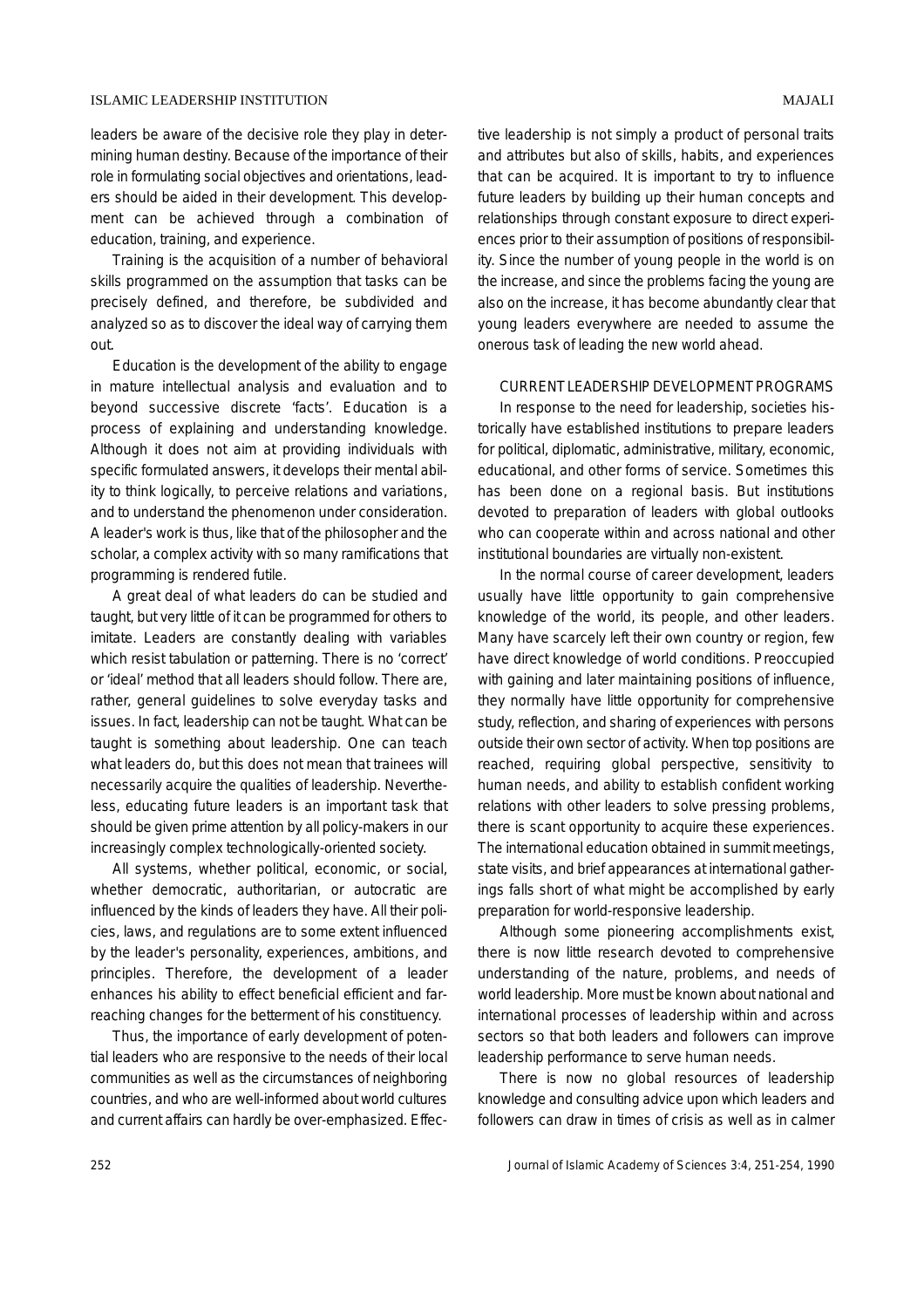periods of construction. To help meet the universal need for globally responsive leadership, a new kind of world institution in this field is required.

## THE REQUIRED LEADERSHIP DEVELOPMENT PROGRAMS

#### **Nature and role**

Preparing a comprehensive leadership program is no easy task. Leaders have to acquire interrelated skills requiring interaction and dialogue with the leaders of various sectors; politicians, the military, economist, intellectuals, journalists, lawyers, etc. Furthermore, leaders must be acquainted with alternative ways of thinking which can enrich their experience, develop their ability to address future situations and respect different opinions, and at the same time emphasize that there are no readymade, uniform solutions to all problems. Such interaction, exposing future leaders to various fields, specializations, and interests will take place smoothly and quietly without imposition, and will at the same time be beneficial to those currently occupying positions of responsibility. It will enable them to see for themselves what the young are thinking of and this will undoubtedly be useful to them in the decisions they take regarding the new generations.

It is necessary, therefore, that leadership development programs expose future leaders to the immediate living experience taken from current world leadership, and not rely solely on academic, theoretical studies.

Through this interaction young leaders can gain insight into the dimensions of leadership, the background of the present leaders and their qualifications, thereby stimulating desire on their part to study their own potentialities and to develop themselves in order to reach those high positions with which they have come into contact.

The initiative and responsibility of establishing such an ambitious program should come under the auspices of a consortium of universities in the Islamic World. With the idea towards establishing an Institute for advanced study in leadership.

# **Proposed Islamic institute for advanced study in leadership**

The overall purpose of establishing such an institute is to promote more international understanding among leaders and future leaders from all walks of life and from all countries of the Islamic world. This is to be achieved by adopting a unique method of learning based on exposing participants to various information resources and leaving them to acquire the knowledge best suited for their needs, and also by properly selecting future leaders so that they represent different social background, academic qualifications, and varied human understanding of the different situations they will be facing in their careers. Interaction among such varied mentalities and temperaments for a predetermined period is certain to enrich their personali-

ties, instill in them genuine respect for others who have different ways of looking at things and make them aware that things from a continuum rather than separate unrelated entities. Ultimately, this kind of interaction will equip participants with a wider perspective and a greater respect for and tolerance of different cultures. It will create friendship and make mutual understanding possible and easy especially when the new leaders (participants) occupy highly responsible positions in the various sectors of their society.

Such an institute will aim to achieve the following objectives:

1. Improve knowledge of world needs, conditions, trends and problems by younger leaders in all nations and in various sectors of society.

2. Improve capabilities of future leaders to cooperate in service to universal human needs for peace and security, economic justice, and dignity through shared personal experience.

3. Provide a major resource for leading research and service in the field of leadership from a comprehensive global perspective.

4. Stimulate the creation and use of new knowledge about leadership that will enable mankind to overcome obstacles that prevent full realization of the benefits sought by such an Institute.

As nations of the world establish universities as means of preparing future leaders, it is felt that such an Islamic Institute should be the forum for a global leadership preparation program.

In establishing this program all nations of the Islamic world will be invited to participate; each will identify a group of potential leaders (say five) from various walks of life including the private and public sectors, between the ages of approximately thirty to forty years of age.

At the commencement of the program all participants will assemble at the location of the institute and be exposed to various intellectual, cultural, academic, and social activities including open dialogue sessions with international leaders who would be invited to do so.

In the second phase, all participating countries will be